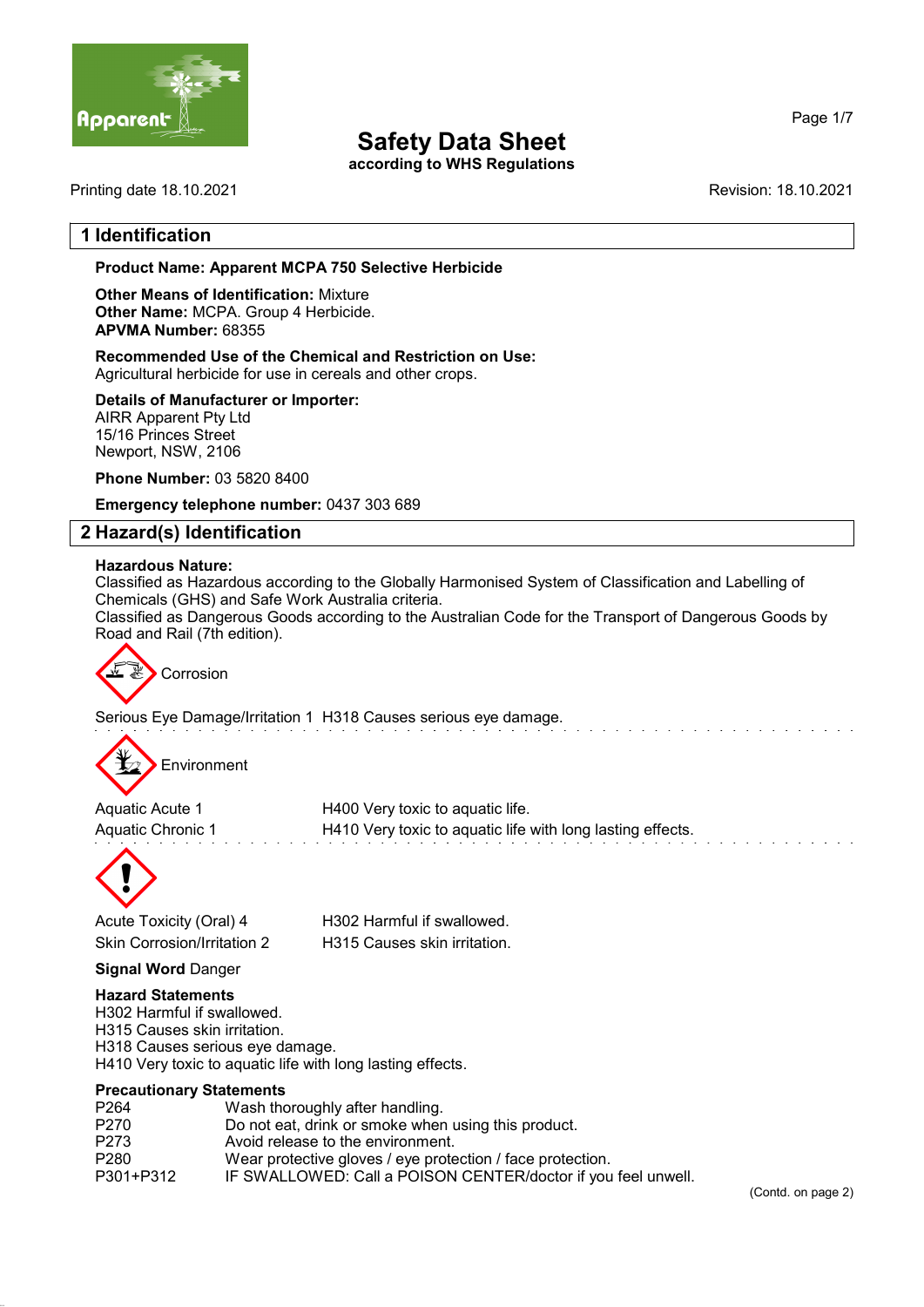#### Page 2/7

# Safety Data Sheet

according to WHS Regulations

Printing date 18.10.2021 Revision: 18.10.2021

#### Product Name: Apparent MCPA 750 Selective Herbicide

(Contd. of page 1)

| P302+P352        | IF ON SKIN: Wash with plenty of water.                                                                |
|------------------|-------------------------------------------------------------------------------------------------------|
|                  | P305+P351+P338 IF IN EYES: Rinse cautiously with water for several minutes. Remove contact lenses, if |
|                  | present and easy to do. Continue rinsing.                                                             |
| P310             | Immediately call a POISON CENTER/doctor.                                                              |
| P321             | Specific treatment (see on this label).                                                               |
| P330             | Rinse mouth.                                                                                          |
| P362+P364        | Take off contaminated clothing and wash it before reuse.                                              |
| P332+P313        | If skin irritation occurs: Get medical advice/attention.                                              |
| P391             | Collect spillage.                                                                                     |
| P <sub>501</sub> | Dispose of contents/container in accordance with local/regional/national regulations.                 |

### 3 Composition and Information on Ingredients

Chemical Characterization: Mixtures

Description: Mixture of substances listed below with nonhazardous additions.

#### Hazardous Components:

| CAS: 94-74-6 MCPA (ISO) |                                                                                                                                                                                      | 70-80% |
|-------------------------|--------------------------------------------------------------------------------------------------------------------------------------------------------------------------------------|--------|
|                         | Serious Eye Damage/Irritation 1, H318; 4 Aquatic Acute 1, H400; Aquatic<br>Chronic 1, H410; $\langle \cdot \rangle$ Acute Toxicity (Oral) 4, H302; Skin Corrosion/Irritation 2, H315 |        |

#### 4 First Aid Measures

#### Inhalation:

If inhaled, remove to fresh air. If not breathing, give artificial respiration. If breathing is difficult, give oxygen. Seek medical attention if breathing problems develop.

#### Skin Contact:

In case of skin contact, immediately remove contaminated clothing and wash affected areas with water and soap. Seek medical attention if symptoms occur.

#### Eye Contact:

In case of eye contact, rinse with water for several minutes. Remove contact lenses, if present and easy to do. Continue rinsing for at least 15 minutes. Seek medical attention.

#### Ingestion:

If swallowed, do not induce vomiting. Immediately rinse mouth with water. Never give anything by mouth to an unconscious person. Seek immediate medical attention.

#### Symptoms Caused by Exposure:

Inhalation: May cause mild irritation. Skin Contact: Causes skin irritation. Eye Contact: Causes serious eye damage. Ingestion: Harmful if swallowed. May cause irritation, burning sensation and redness of the mouth and throat.

#### 5 Fire Fighting Measures

Suitable Extinguishing Media: Use fire extinguishing methods suitable to surrounding conditions.

#### Specific Hazards Arising from the Chemical:

Hazardous combustion products include toxic and noxious fumes and oxides of carbon.

Product is not flammable. However, it may burn in larger fire.

Containers close to fire should be removed only if safe to do so. Use water spray to cool fire exposed containers.

Prevent run-off from fire fighting entering drains or water courses.

HAZCHEM Code: •3Z

(Contd. on page 3)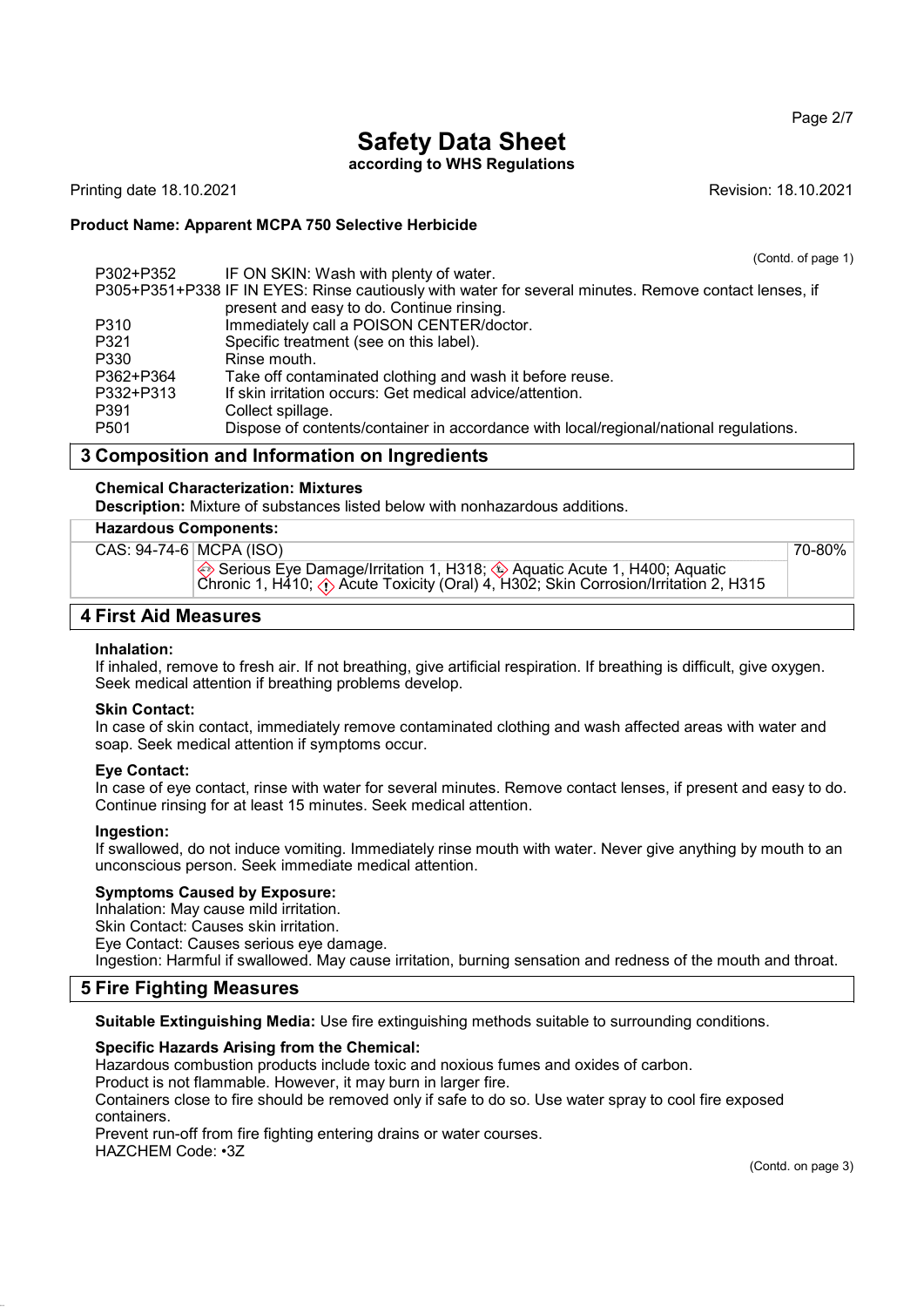according to WHS Regulations

Printing date 18.10.2021 Revision: 18.10.2021

#### Product Name: Apparent MCPA 750 Selective Herbicide

#### Special Protective Equipment and Precautions for Fire Fighters:

When fighting a major fire wear self-contained breathing apparatus and protective equipment.

#### 6 Accidental Release Measures

#### Personal Precautions, Protective Equipment and Emergency Procedures:

Wear approved self-contained breathing apparatus and full protective clothing. Evacuate all non-essential personnel from affected area. Do not breathe vapours. Ensure adequate ventilation.

#### Environmental Precautions:

In the event of a major spill, prevent spillage from entering drains or water courses.

#### Methods and Materials for Containment and Cleaning Up:

Stop leak if safe to do so and absorb spill with sand, earth, vermiculite or some other absorbent material. Sweep up and shovel or collect the spilled material and place into a suitable container for recycling and dispose of promptly. Decontaminate spill area, tools and equipment with a solution of soap, water and acetic acid/vinegar. Follow this with a neutralisation step of washing the area with a bleach or caustic soda ash solution. Finally, was with a strong soap and water solution.

#### 7 Handling and Storage

#### Precautions for Safe Handling:

Use of safe work practices are recommended to avoid eye or skin contact and inhalation of vapours. Use only outdoors or in a well-ventilated area.

Food, beverages and tobacco products should not be stored or consumed where this material is in use. Always wash hands before smoking, eating, drinking or using the toilet. Wash contaminated clothing and other protective equipment before storage or re-use. Provide eyewash fountains and safety showers in close proximity to points of potential exposure.

#### Conditions for Safe Storage:

Store in a cool, dry and well ventilated area. Keep container tightly closed when not in use. Protect from direct sunlight. Keep away from children, animals, food, feedstuffs, seeds and fertilisers. Keep away from strong acids, strong bases and strong oxidising agents.

#### 8 Exposure Controls and Personal Protection

#### Exposure Standards:

The product does not contain any relevant quantities of materials with critical values that have to be monitored at the workplace.

Engineering Controls: Ensure adequate ventilation of the working area.

#### Respiratory Protection:

Respiratory protection is not required under normal use conditions.

Use an approved vapour respirator under conditions where exposure to the substance is apparent (e.g. generation of high concentrations of mist or vapour, inadequate ventilation, development of respiratory tract irritation) and engineering controls are not feasible. See Australian Standards AS/NZS 1715 and 1716 for more information.

#### Skin Protection:

Chemical resistant PVC gloves are recommended. See Australian/New Zealand Standard AS/NZS 2161 for more information. When selecting gloves for use against certain chemicals, the degradation resistance, permeation rate and permeation breakthrough time should be considered. Occupational protective clothing should be worn (depending on conditions in which it has to be used, in particular as regards the period for which it is worn, which shall be determined on the basis of the seriousness of the risk, the frequency of exposure to the risk, the characteristics of the workstation of each worker and the performance of the protective clothing). See Australian/New Zealand Standard AS/NZS 4501 for more information.

#### Page 3/7

(Contd. of page 2)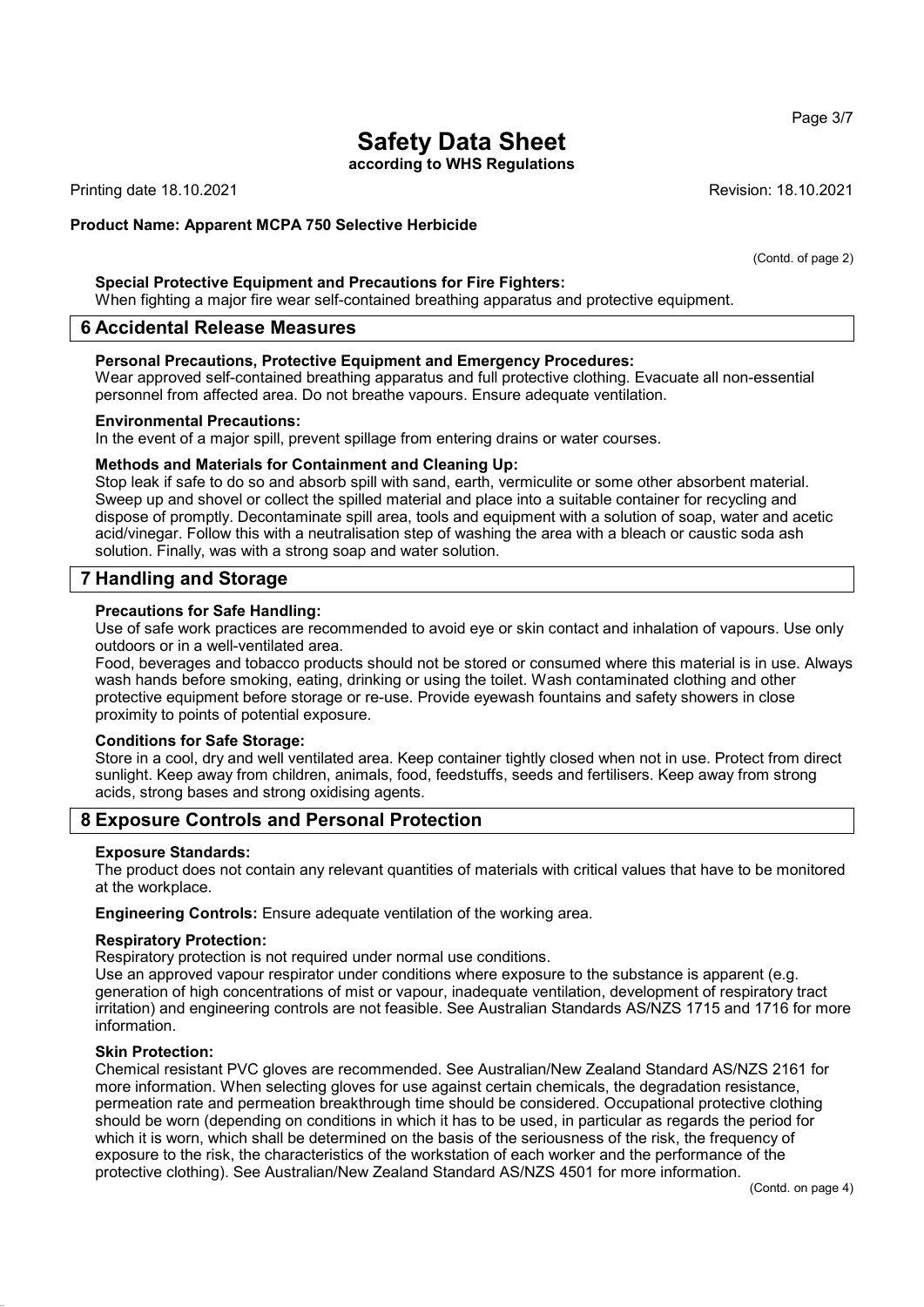according to WHS Regulations

Printing date 18.10.2021 Revision: 18.10.2021

#### Product Name: Apparent MCPA 750 Selective Herbicide

#### Eye and Face Protection:

Eye and face protectors for protection against splashing materials or liquids. See Australian/New Zealand Standard AS/NZS 1337 for more information.

#### 9 Physical and Chemical Properties

| Appearance:                                                              |                          |
|--------------------------------------------------------------------------|--------------------------|
| Form:                                                                    | Liquid                   |
| Colour:                                                                  | Clear red-brown          |
| Odour:                                                                   | Ammonia-like             |
| <b>Odour Threshold:</b>                                                  | No information available |
| pH-Value:                                                                | No information available |
| <b>Melting point/freezing point:</b>                                     | No information available |
| Initial Boiling Point/Boiling Range:                                     | No information available |
| <b>Flash Point:</b>                                                      | No information available |
| <b>Flammability:</b>                                                     | Product is not flammable |
| <b>Auto-ignition Temperature:</b>                                        | No information available |
| <b>Decomposition Temperature:</b>                                        | No information available |
| <b>Explosion Limits:</b>                                                 |                          |
| Lower:                                                                   | No information available |
| Upper:                                                                   | No information available |
| <b>Vapour Pressure:</b>                                                  | No information available |
| <b>Relative Density:</b>                                                 | approx. 1.1              |
| <b>Vapour Density:</b>                                                   | No information available |
| <b>Evaporation Rate:</b>                                                 | No information available |
| <b>Solubility in Water:</b>                                              | Emulsifies into water.   |
| <b>Partition Coefficient (n-octanol/water):</b> No information available |                          |
| Viscosity:                                                               | No information available |

### 10 Stability and Reactivity

Possibility of Hazardous Reactions: Hazardous polymerisation will not occur.

Chemical Stability: Stable at ambient temperature and under normal conditions of storage and use.

Conditions to Avoid: Direct sunlight.

Incompatible Materials: Strong oxidising agents, strong acids and bases.

Hazardous Decomposition Products: Oxides of carbon and smoke.

### 11 Toxicological Information

| Toxicity:                                     |                  |                                          |  |  |
|-----------------------------------------------|------------------|------------------------------------------|--|--|
| LD50/LC50 Values Relevant for Classification: |                  |                                          |  |  |
| <b>CAS: 94-74-6 MCPA (ISO)</b>                |                  |                                          |  |  |
| Oral                                          | LD <sub>50</sub> | 700 mg/kg (rat)                          |  |  |
| Dermal                                        | LD <sub>50</sub> | $ >2,000$ mg/kg (rat)                    |  |  |
|                                               |                  | Inhalation $ LC50/4 h  > 3.1 mg/l$ (rat) |  |  |

#### Acute Health Effects

Inhalation: May cause mild irritation.

Skin: Causes skin irritation.

Eye: Causes serious eye damage.

Ingestion: Harmful if swallowed. May cause irritation, burning sensation and redness of the mouth and throat. (Contd. on page 5)

(Contd. of page 3)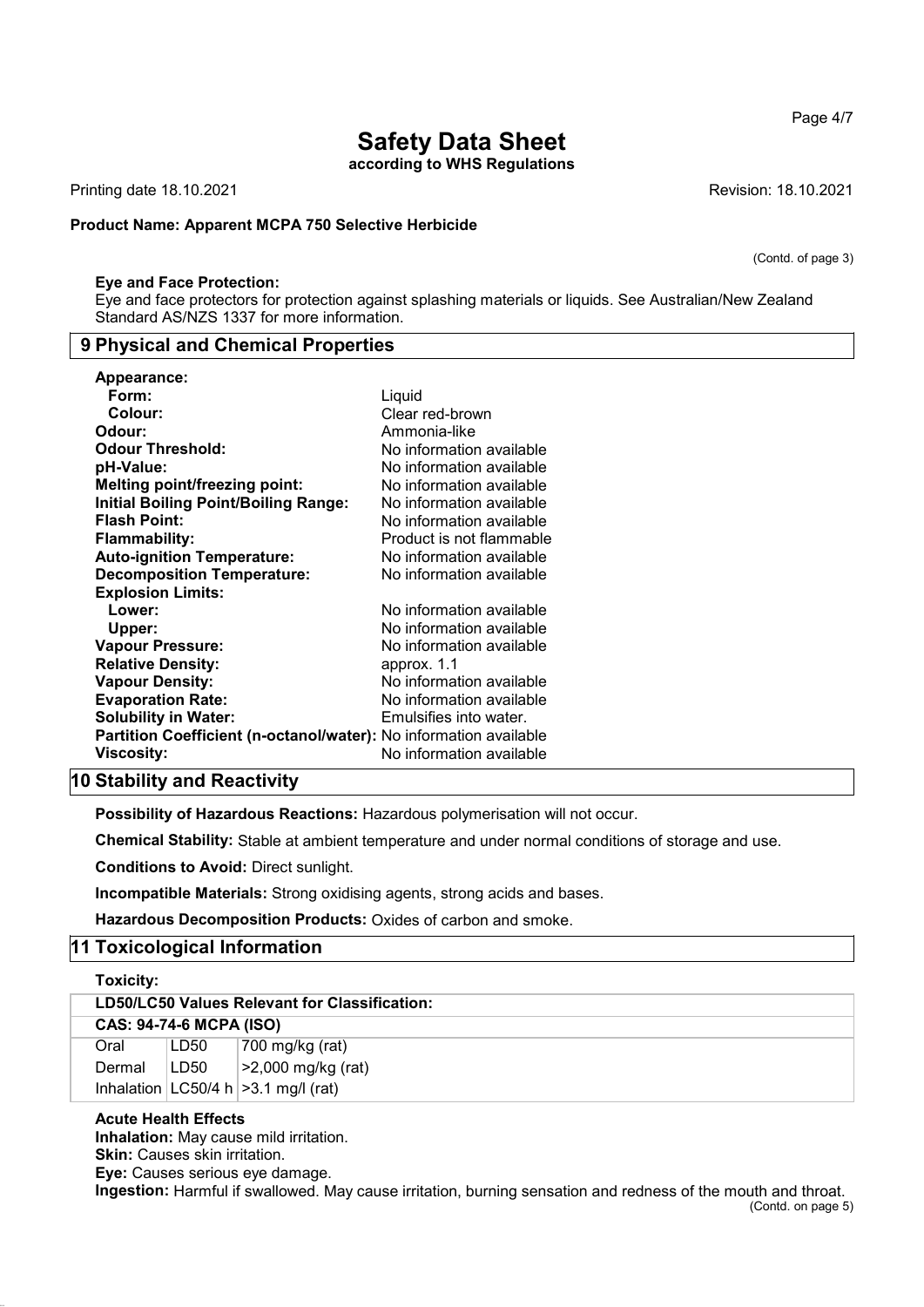Page 5/7

# Safety Data Sheet

according to WHS Regulations

Printing date 18.10.2021 Revision: 18.10.2021

#### Product Name: Apparent MCPA 750 Selective Herbicide

(Contd. of page 4)

Skin Corrosion / Irritation: Causes skin irritation.

Serious Eye Damage / Irritation: Causes serious eye damage.

Respiratory or Skin Sensitisation: Based on classification principles, the classification criteria are not met.

Germ Cell Mutagenicity: Based on classification principles, the classification criteria are not met.

#### Carcinogenicity:

Chlorophenoxy herbicides are classified by IARC as Group 2B - Possibly carcinogenic to humans.

Reproductive Toxicity: Based on classification principles, the classification criteria are not met.

#### Specific Target Organ Toxicity (STOT) - Single Exposure:

Based on classification principles, the classification criteria are not met.

#### Specific Target Organ Toxicity (STOT) - Repeated Exposure:

Based on classification principles, the classification criteria are not met.

Aspiration Hazard: Based on classification principles, the classification criteria are not met.

Chronic Health Effects: No data associated with long term health effects.

Existing Conditions Aggravated by Exposure: No information available

#### Additional toxicological information:

The Australian Acceptable Daily Intake (ADI) for MCPA for a human is 0.01 mg/kg/day, set for the public for daily, lifetime exposure. This is based on the NOAEL of 1.1 mg/kg/day, the level determined to show no effects during long term exposure for the most sensitive indicators and the most sensitive species. (Ref: Australian Pesticides and Veterinary Medicines Authority, 'Acceptable Daily Intakes for Agricultural and Veterinary Chemicals', 2021).

### 12 Ecological Information

Ecotoxicity: MCPA is moderately toxic to birds but non-toxic to bees.

#### Aquatic toxicity:

Very toxic to aquatic life with long lasting effects.

#### CAS: 94-74-6 MCPA (ISO)

LC50/96 h  $>135$  mg/l (bluegill)

LC50/48 h  $>190$  mg/l (daphnia)

50-560 mg/l (rainbow trout)

#### Persistence and Degradability:

In rice paddy water, MCPA is almost totally degraded by aquatic micro-organisms in two weeks.

Bioaccumulative Potential: No information available

#### Mobility in Soil:

MCPA and its formulations are rapidly degraded in soil and have low persistence. Half life is 14 days to 1 month.

Other adverse effects: No further relevant information available.

#### 13 Disposal Considerations

#### Disposal Methods and Containers:

Instructions concerning the disposal of this product and its containers are given on the product label.

#### Special Precautions for Landfill or Incineration:

Please consult your state Land Waste Management Authority for more information.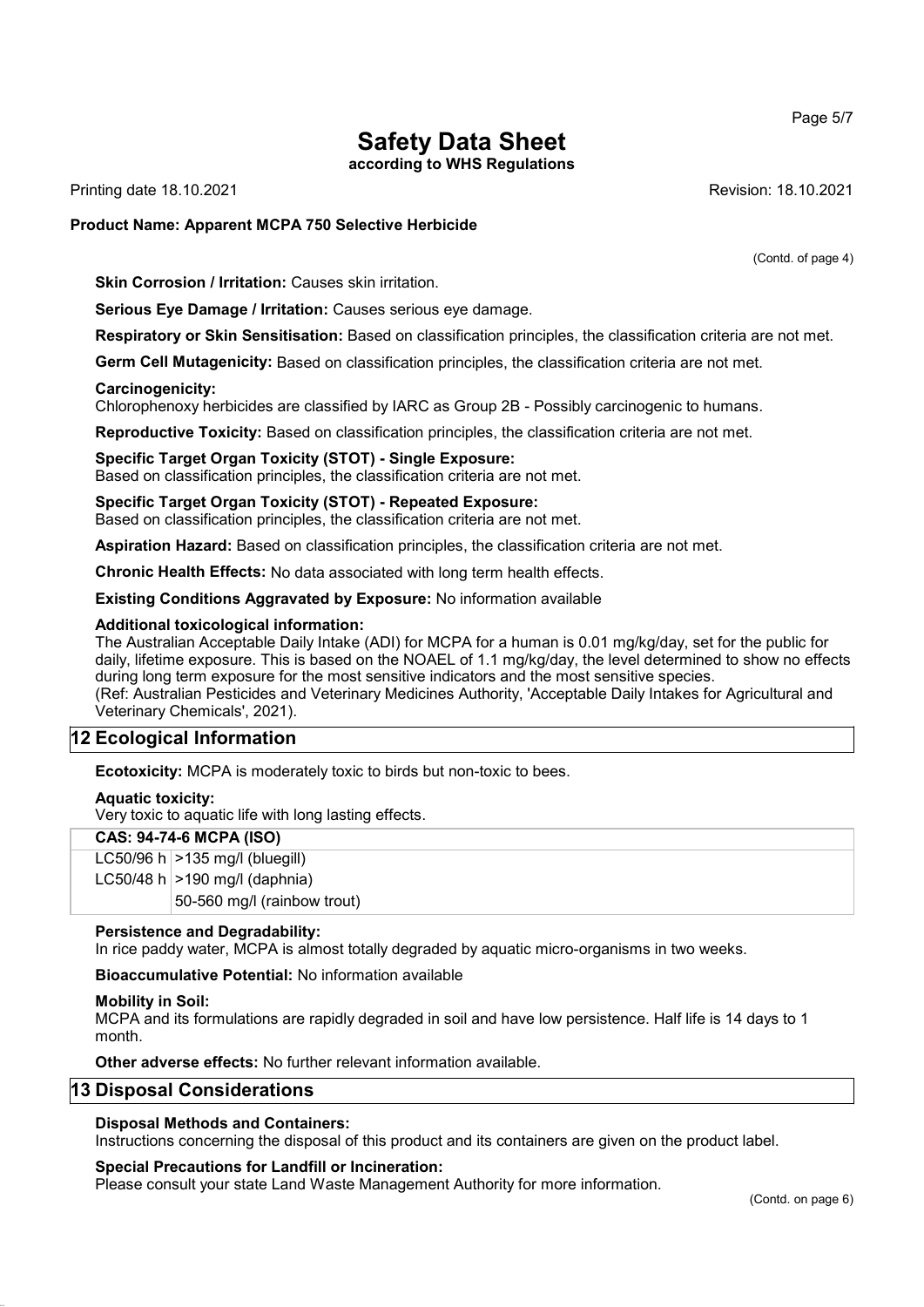according to WHS Regulations

Printing date 18.10.2021 Revision: 18.10.2021

14 Transport Information

#### Product Name: Apparent MCPA 750 Selective Herbicide

(Contd. of page 5)

### UN Number ADG, IMDG, IATA UN3082 Proper Shipping Name ADG, IATA ENVIRONMENTALLY HAZARDOUS SUBSTANCE, LIQUID, N.O.S. (MCPA (ISO)) IMDG ENVIRONMENTALLY HAZARDOUS SUBSTANCE, LIQUID, N.O.S. (MCPA (ISO)), MARINE POLLUTANT Dangerous Goods Class ADG Class: **ADG Class:** 9 Miscellaneous dangerous substances and articles. Subsidiary Risk: Packing Group: ADG, IMDG, IATA III Marine pollutant: Symbol (fish and tree) EMS Number: F-A,S-F Hazchem Code: •3Z Special Provisions: 274, 331, 335, 375, AU01 Transport/Additional information: Not subject to the ADG Code when transported in Australia by Road or Rail in packages 500kg(L) or less; or IBCs (refer to SP AU01) Limited Quantities: 5L Packagings & IBCs - Packing Instruction: P001, IBC03, LP01 Packagings & IBCs - Special Packing Provisions: PP1 Portable Tanks & Bulk Containers - Instructions: T4 Portable Tanks & Bulk Containers - Special Provisions: TP1, TP29 15 Regulatory Information Australian Inventory of Industrial Chemicals: All components are on the inventory, or in compliance with the inventory. Standard for the Uniform Scheduling of Medicines and Poisons (SUSMP) - Poison Schedule: Poisons Schedule: 6 Australian Pesticides and Veterinary Medicines Authority: 68355 16 Other Information

#### Date of Preparation or Last Revision: 18.10.2021

**Prepared by: MSDS.COM.AU Pty Ltd www.msds.com.au** 

#### Abbreviations and acronyms:

ADG: Australian Dangerous Goods

IMDG: International Maritime Code for Dangerous Goods

IATA: International Air Transport Association

GHS: Globally Harmonised System of Classification and Labelling of Chemicals

CAS: Chemical Abstracts Service (division of the American Chemical Society)

Page 6/7